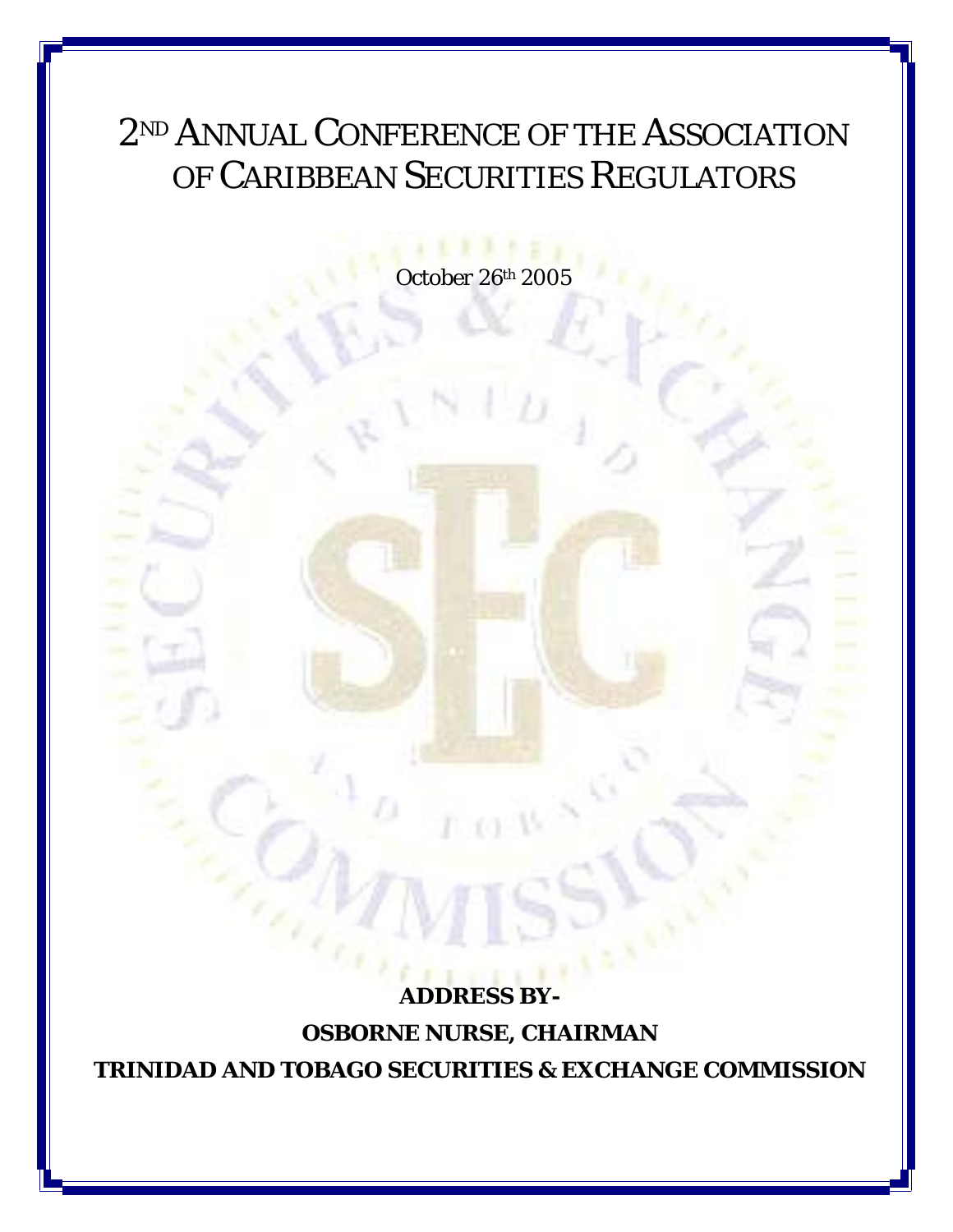Hon. Minister of Finance, Dr. Omar Davies, Chairman of the Financial Services Commission, Dr. Owen Jefferson, other Commissioners, Executive Director, Financial Services Commission, Mr. Brian Wynter, other distinguished guests, Ladies and Gentlemen..

## Good Morning

I am particularly pleased to join my colleagues at the Jamaica Financial Services Commission and the Minister of Finance at this opening of the Second Annual Conference of the Association of Caribbean Securities Regulators, the first such Conference having been held in Trinidad and Tobago in October 2004. This Conference, therefore, is a new development in the Region and already one is encouraged by other signs in the development of our regional capital markets that suggest that the formation of the ACSR has been a timely development. It may therefore be useful to review briefly its context.

As we are all aware, there are a number of separate securities regulatory jurisdictions in the Caribbean –, Barbados, the Eastern Caribbean, Jamaica and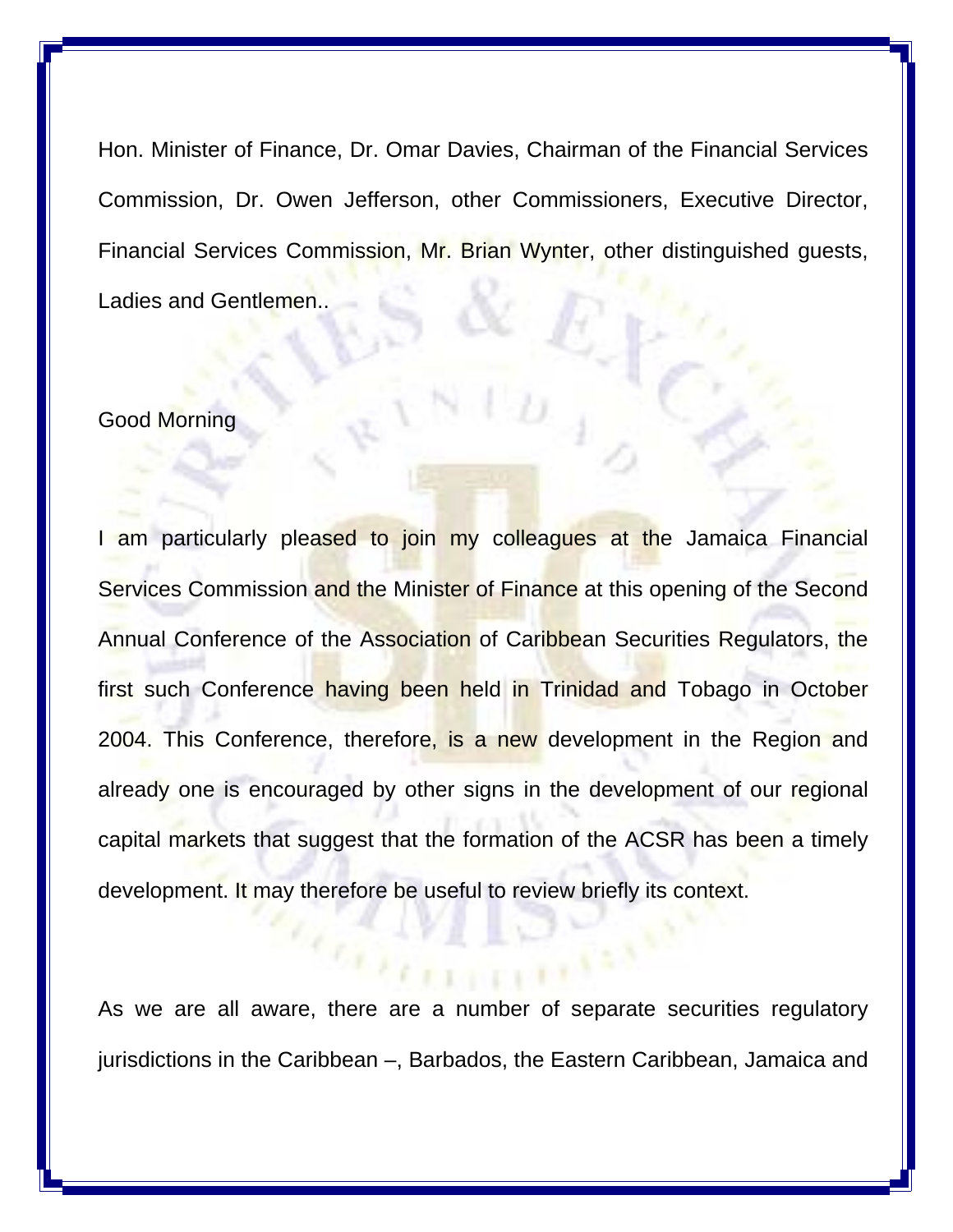Trinidad and Tobago, as well as The Bahamas and Bermuda – to name some of the more active ones. Most of these are on-shore jurisdictions, but there also exist a number of offshore jurisdictions as well, including territories such as the British Virgin Islands, the Cayman Islands, and several Eastern Caribbean States. Of the six securities regulatory jurisdictions mentioned above, all but one – the Eastern Caribbean – are full members of the International Organisation of Securities Commissions (IOSCO) which was formed in 1983 and which, among other functions, has been established as a forum for the development and dissemination of standards of best practice for securities regulation.

With a membership of some 100 countries, IOSCO is a global forum for disseminating standards, sharing experiences and contacts and for assisting in the development of member organisations. IOSCO usually holds its annual conference in the second quarter of each year in various jurisdictions. The last was held in Sri Lanka, the two before that in Amman, Jordan and Seoul, South Korea, and the next will be held in Hong Kong in June 2006.

IOSCO has implemented a system of four Regional Committees within its governance structure, including one each for Europe, Asia-Pacific, Africa and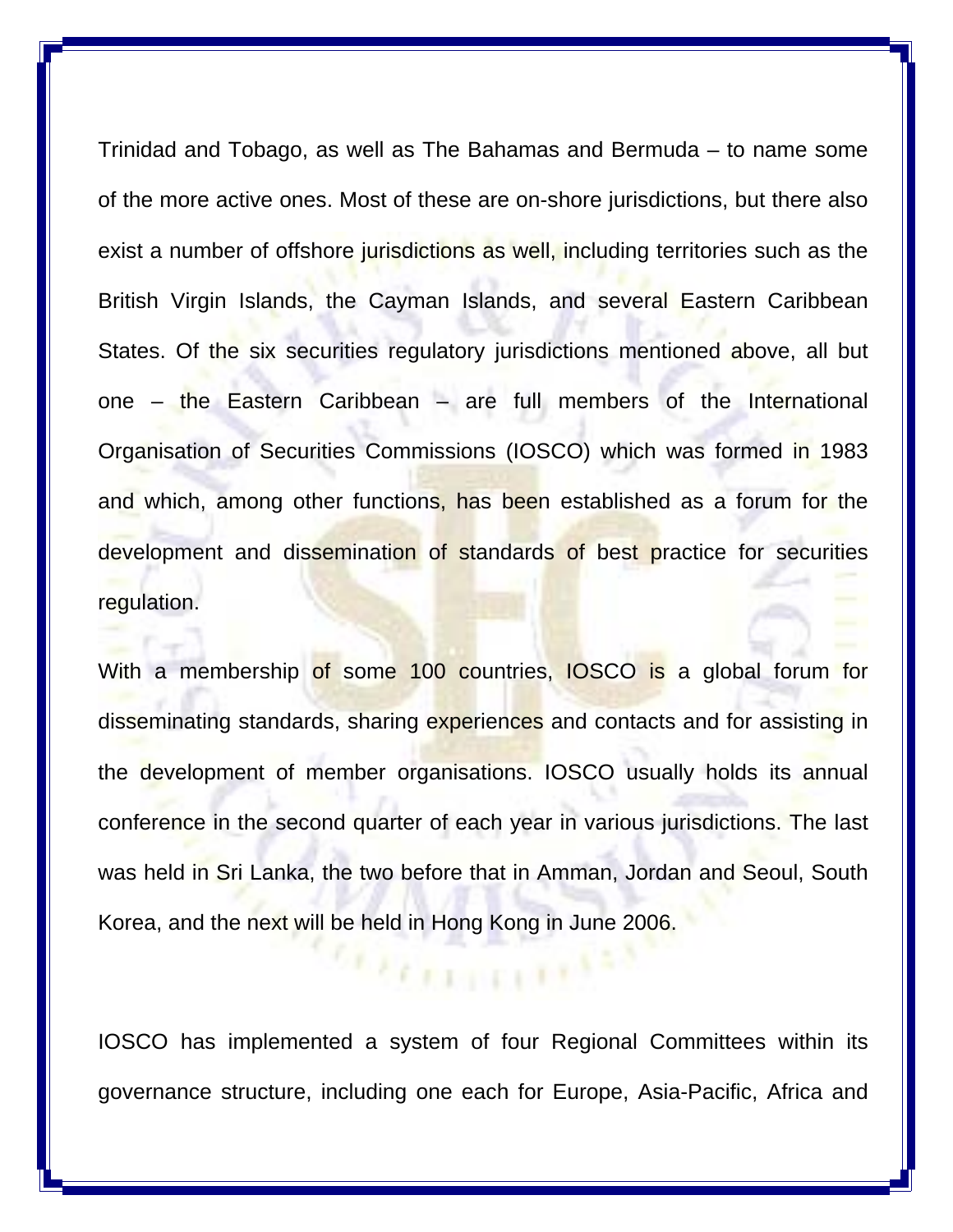the Americas. The Regional Committee for the Americas is the Inter American Regional Sub Committee, the membership of which comprises Canada, the USA, Central and South America and the Caribbean..

In 1992, securities regulators in these countries formed the Council of Securities Regulators of the Americas (COSRA) in an effort to better more fully address their specific concerns, while recognising the peculiar developments in the Americas region. COSRA's membership has now grown to 31 members in 26 countries, all of which appear to extract significant value from the meetings and from the substantial support for the development efforts of the other members that is provided to all the members by Canada and the USSEC. COSRA usually meets twice yearly in one of the member states. The two meetings for 2005 were held in Bolivia and in Cartagena, Colombia, and the February 2006 meeting will be held in Miami.

Each year therefore, representatives of Caribbean Securities Regulators – usually from The Bahamas, Barbados, Bermuda, Jamaica and Trinidad and Tobago – journey to IOSCO and COSRA meetings in what are for us relatively far-flung locations. At these meetings, these representatives seek to set aside time to discuss issues of specific relevance to the Caribbean.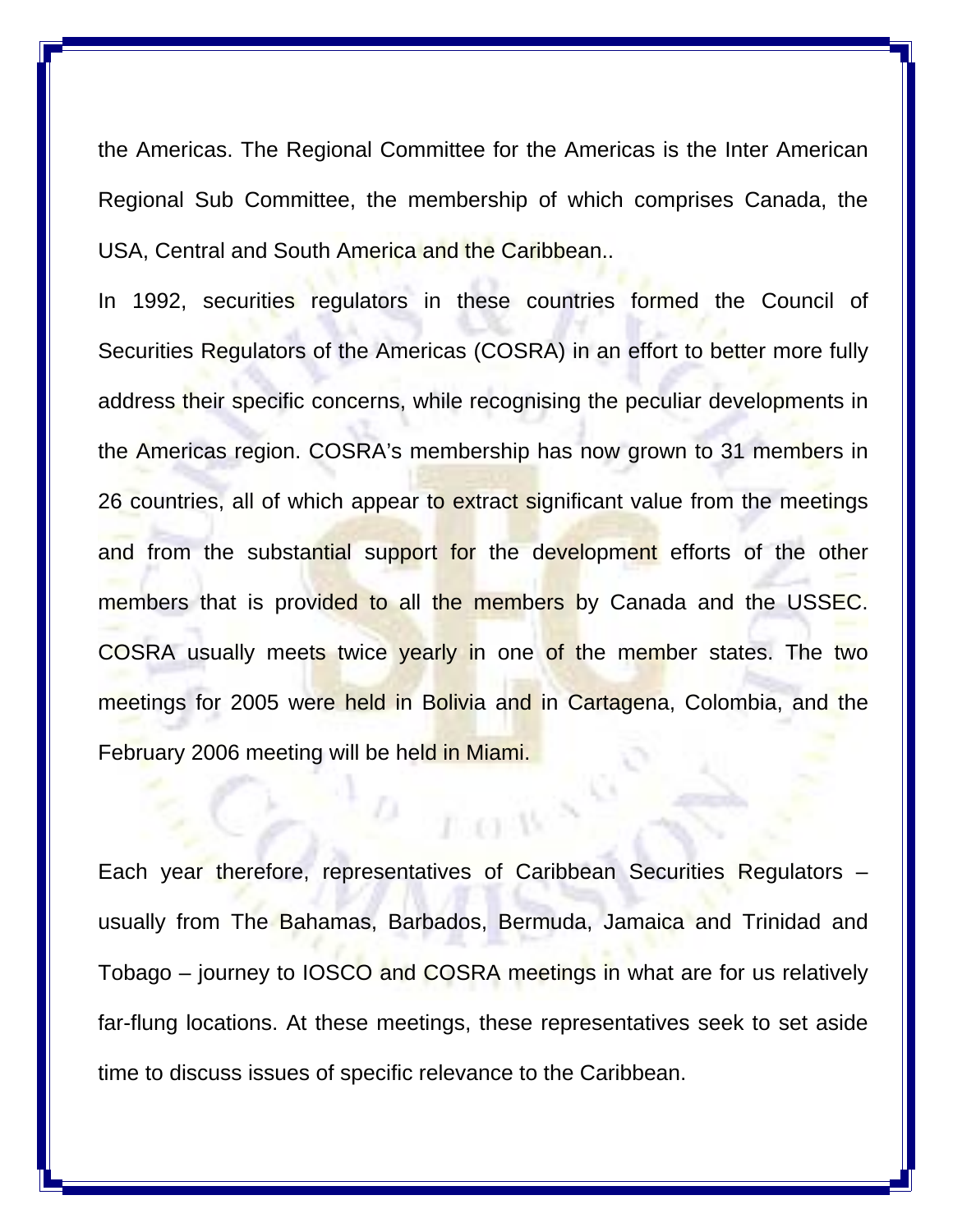At the February 2002 meeting of COSRA which was held in Trinidad and Tobago, the Caribbean representatives decided that, as beneficial as attendance at IOSCO and COSRA meetings undoubtedly were, they needed a forum of their own in which issues of securities market development and regulation that are uniquely our own Could be discussed in greater detail This led to the formulation of the concept of a Caribbean Association, a concept which was developed more fully in 2003 – primarily at COSRA meetings – and led to the hosting of our first Conference and formal meeting in Trinidad last October.

Six jurisdictions originally agreed to the formation of the Association Bahamas, Barbados, the Eastern Caribbean, Guyana, Jamaica and Trinidad and Tobago – and membership which was originally designed to include only jurisdictions that are members of CARICOM now includes Bermuda.

In implementing the Association in 2003/2004, the members agreed to eschew formal structures at this time and to focus instead on producing value by encouraging the free exchange of ideas among and between regional regulators and regional capital market participants. Our Conference was born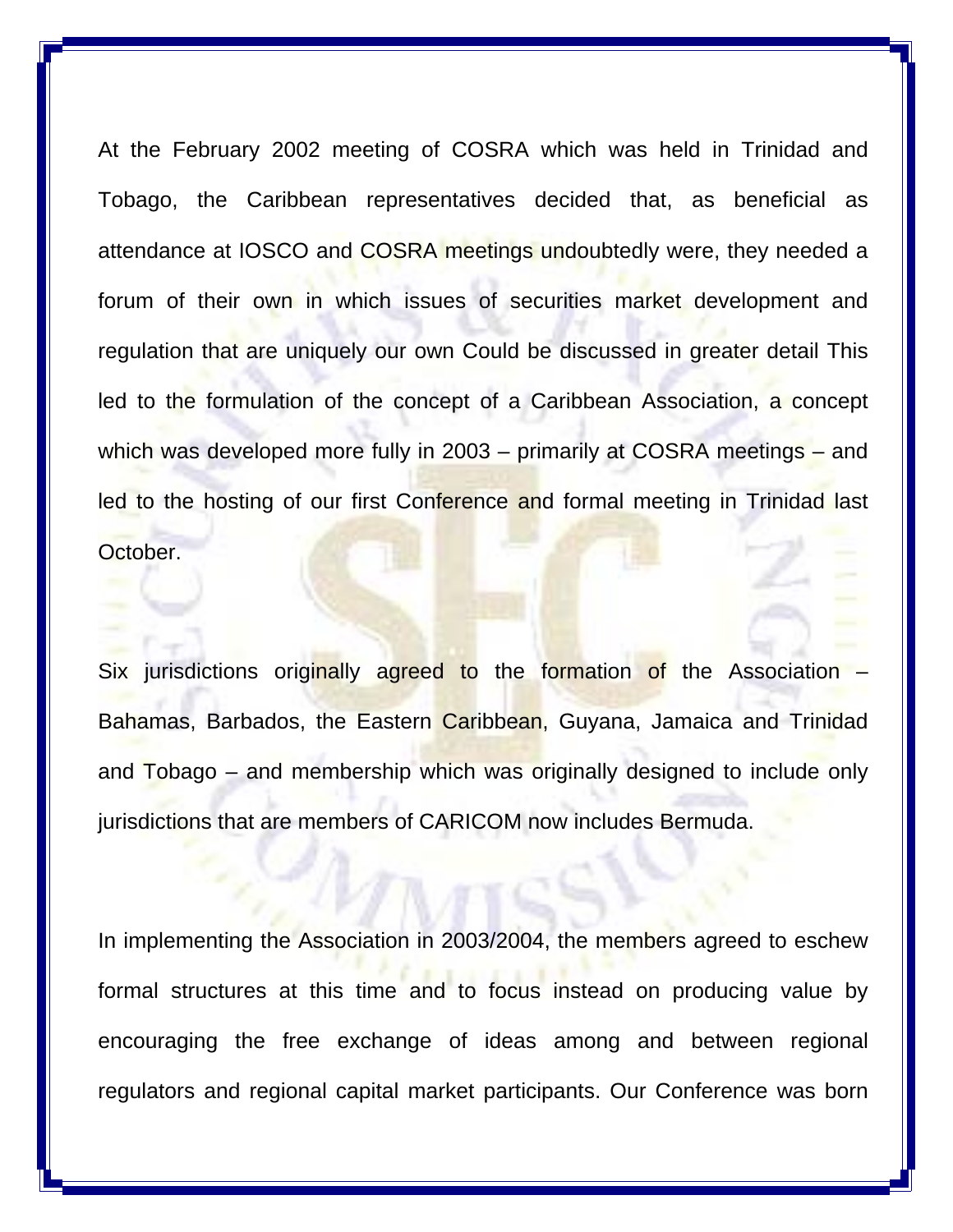out of this concept and we sought to organise the first Conference, which Trinidad and Tobago readily agreed to host in a framework in which the dialogue with market participants would take place on the first day while the second would have been closed-door among the regulators alone.

To our surprise and delight, the market participants quite vociferously requested to be allowed to participate in the second day's discussions as well. As good regulators who value the power and effectiveness of the consultative process and who are actively concerned about the issues that market participants whish to discuss, we of course agreed.

The design of this year's Conference therefore reflects our continuing commitment to engaging openly with market participants as we strive to ensure the fullest development of the regional capital market. On reflection, when we consider the real context of capital market development in the region, we ought not to have been surprise at the reaction that we encountered.

Allow me then, to briefly outline the justification for the formation of this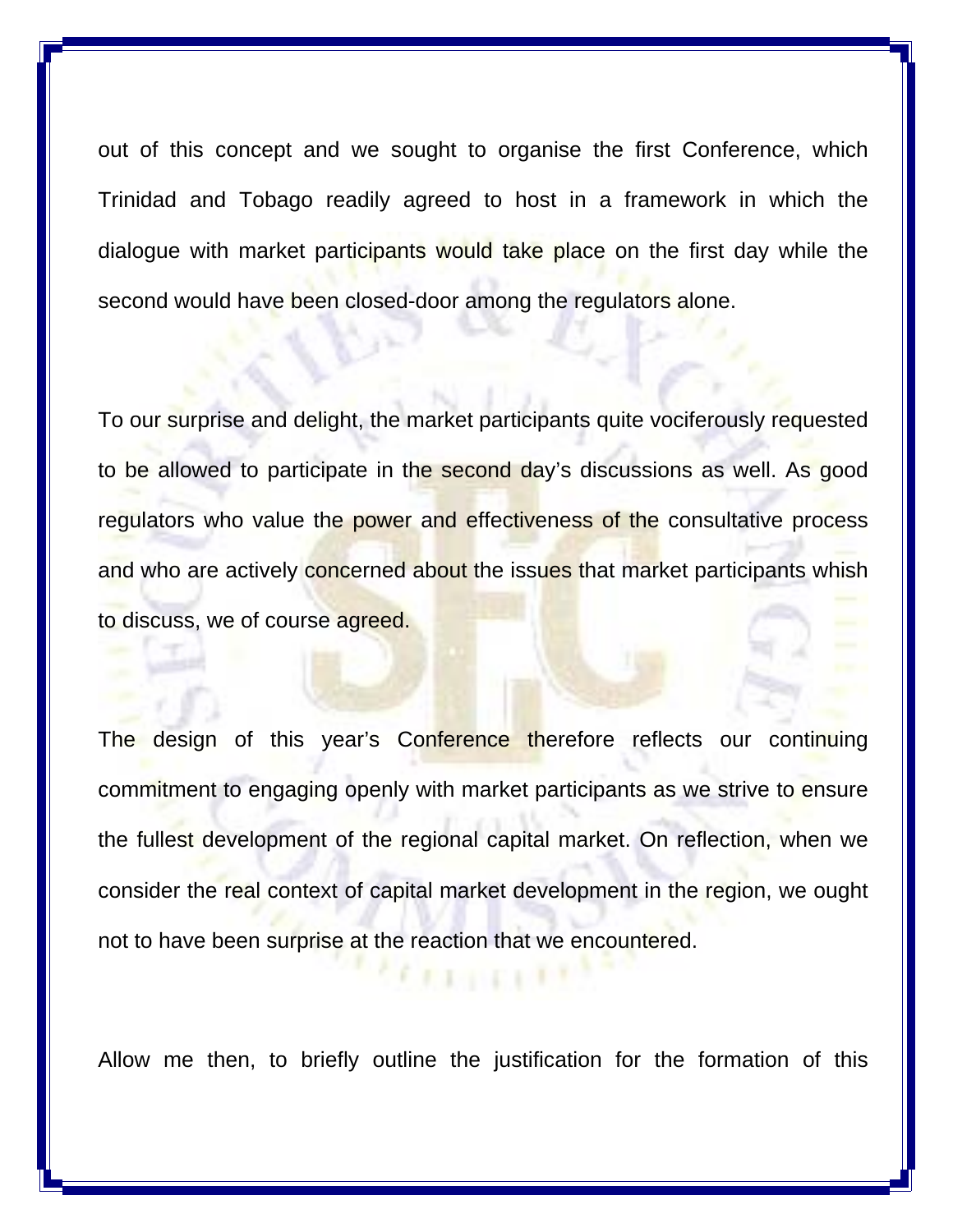Association in the context of the development of regional capital markets in the Caribbean.

## **The Development of Regional Capital Markets**

Currently there exist four stock exchanges in the region on which equity securities of Caribbean companies may be listed. There are fewer than 120 listings on these exchanges and several of these are by companies listing in more than one of the markets. Of some 46 listings in Jamaica, approximately six are domiciled elsewhere in the Caribbean. The picture is similar for Trinidad and Tobago where 8 of 37 listings are domiciled elsewhere and in Barbados where 5 of 24 listings are domiciled elsewhere. The impact of such cross listed equities is demonstrated by the fact that they account for almost 60% of market capitalisation in Jamaica, some 50% in Barbados and more than 30% in Trinidad and Tobago.

This indicates both the growing importance of regional companies in each country's stock market and the business strategies that are being adopted by the largest and strongest companies in the Caribbean – all before the full implementation of the CSME and all in response to perceived business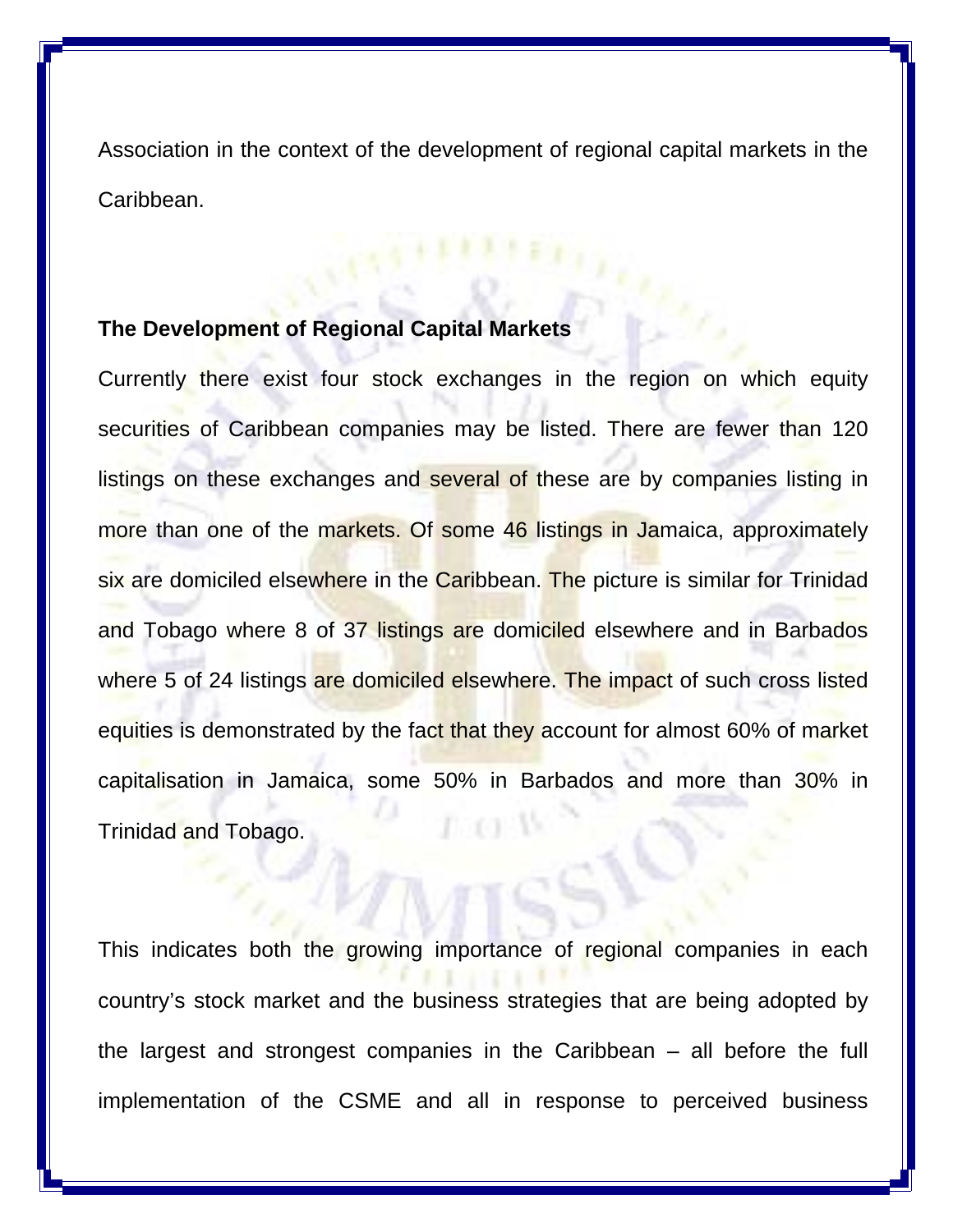opportunities that are available around the Caribbean. It is important to note that this direction has been the result of the initiative and push of the issuers and not of the exchanges. There may well be important messages there, somewhere for the exchanges and we trust that they are beginning to respond positively.

The regionalisation of the securities market has not been restricted to the important roles that cross listed equities play on regional markets as other securities also enjoy significant cross-border activity. In Trinidad and Tobago for example, the issue of new securities in the form of bonds, commercial paper and derivatives significantly exceeds the issue of new equity securities. For the period 1997 – 2003 TT\$ 53 billion in new bonds, derivatives and commercial paper were issued as compared to TT\$ 32 billion of new equities, including only TT\$2.8 billion of IPOs. At least 11% of the new issues were made by external issuers, especially public sector entities and 25% were issued in currencies other than the TT dollar – 23% in US dollars and 2% in Barbados and East Caribbean dollars. The derivative issues reflect similar patterns.

A vibrant private bond market has therefore been emerging and cross border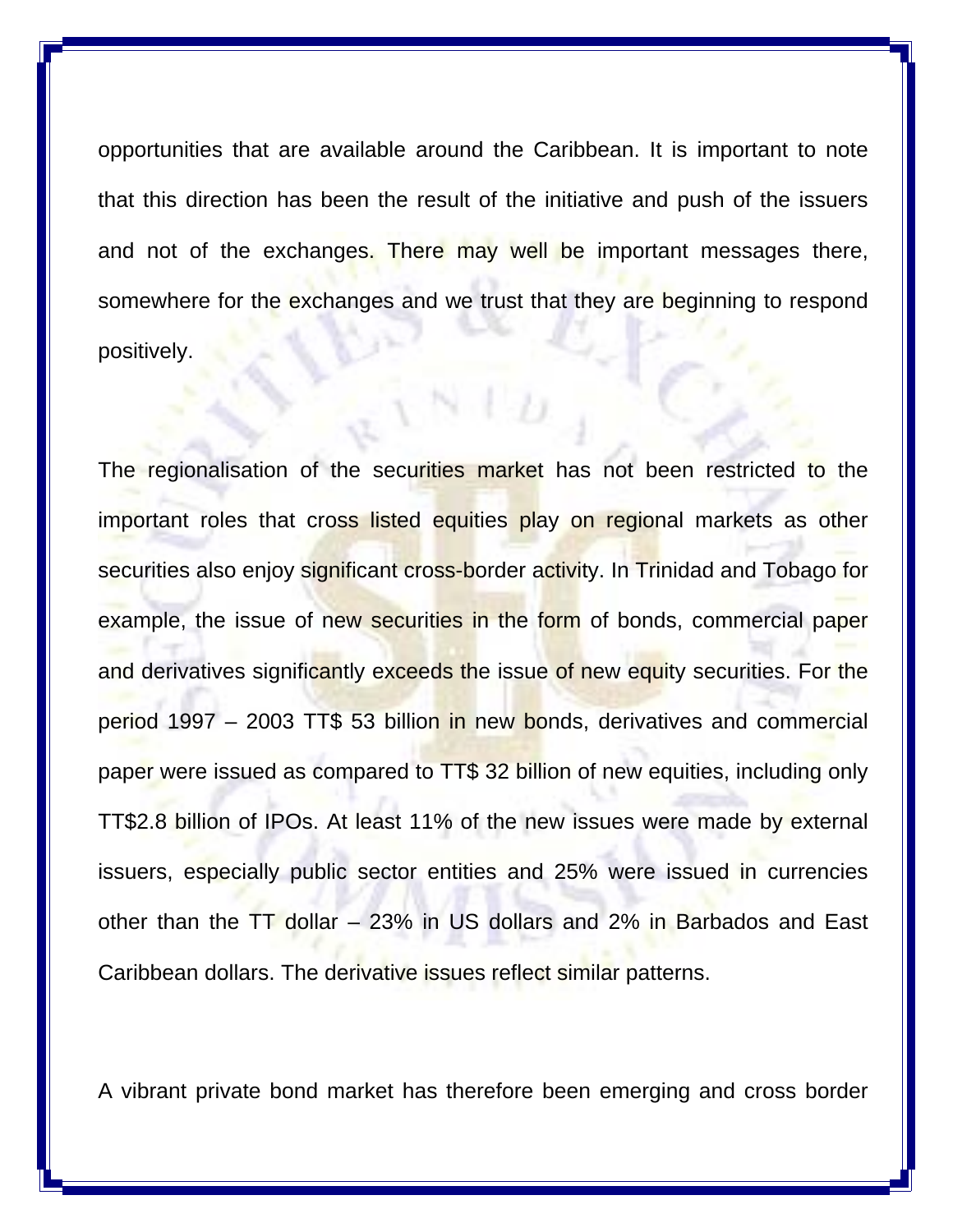issues are becoming increasingly important. Once again, it is the issuers and the intermediaries, not the exchanges, that are the movers in this development since in none of the major markets are private bond issues listed. Once again, the question arises about what the exchanges, which all bemoan the lack of liquidity and depth in the market, are proposing to widen their product offerings.

This, and similar activity in each of our markets, underscores the importance of our regional markets to our investing public and to our entrepreneurs. The cross border activity not only provides access to funds and investing opportunities, but if recent patterns in the Trinidad and Tobago market are any reflection, these cross listed issues are currently serving to maintain the relative buoyancy of the entire market.

## **Implications for Regulators**

As our markets increase their interdependence with firms seeking to exploit the business opportunities that become available in the region

– including the wider Caribbean – regulators need to collaborate more closely in order to simplify the requirements for business activity and to ensure that all investors, wherever resident, benefit from the same levels of knowledge or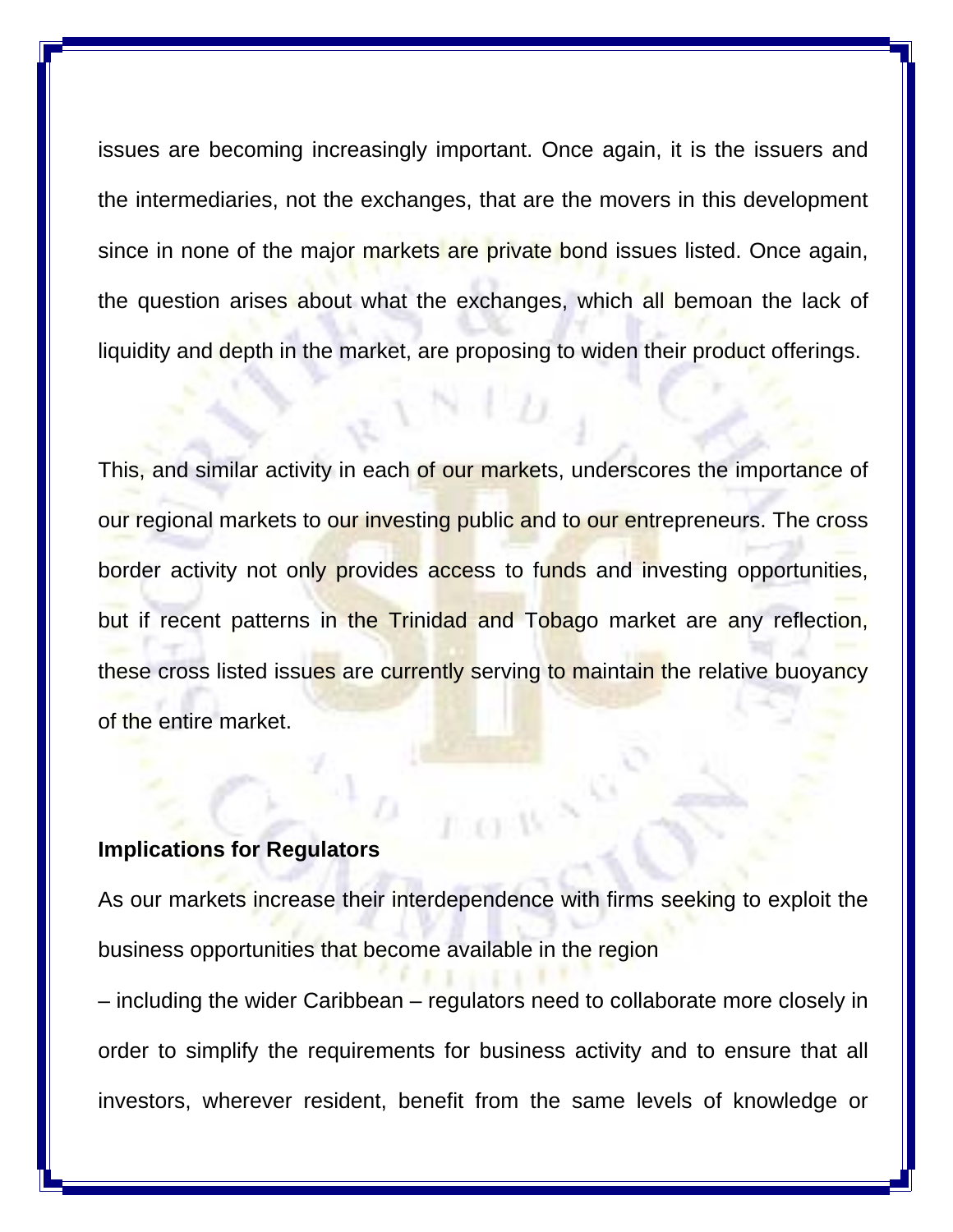information about market actors. We have found in Trinidad and Tobago, for example, that cross listed entities are a bit unsure about the requirements they have to satisfy in each of their listings. Regulatory cooperation will certainly help to achieve less complicated regional markets. The development of a single regional Exchange or of fully integrated Exchanges will also help.

The long discussion that has been conducted in the region, alas without a final conclusion or finite timeline for the creation of a single or an integrated regional stock market will only serve us well if it results in the implementation of an integrated market or platform relatively soon. The full development of our market demands such a result.

While the full-fledged implementation of regulatory cooperation and information sharing in the region requires an adequate legal framework – and several of our jurisdictions are currently engaged in efforts to improve our regulatory frameworks in that regard, we, as the regional regulators are seeking to anticipate, prepare for and facilitate the integration and deepening of our market. The formation of the Association is one of the mechanisms by which we are seeking to facilitate market development.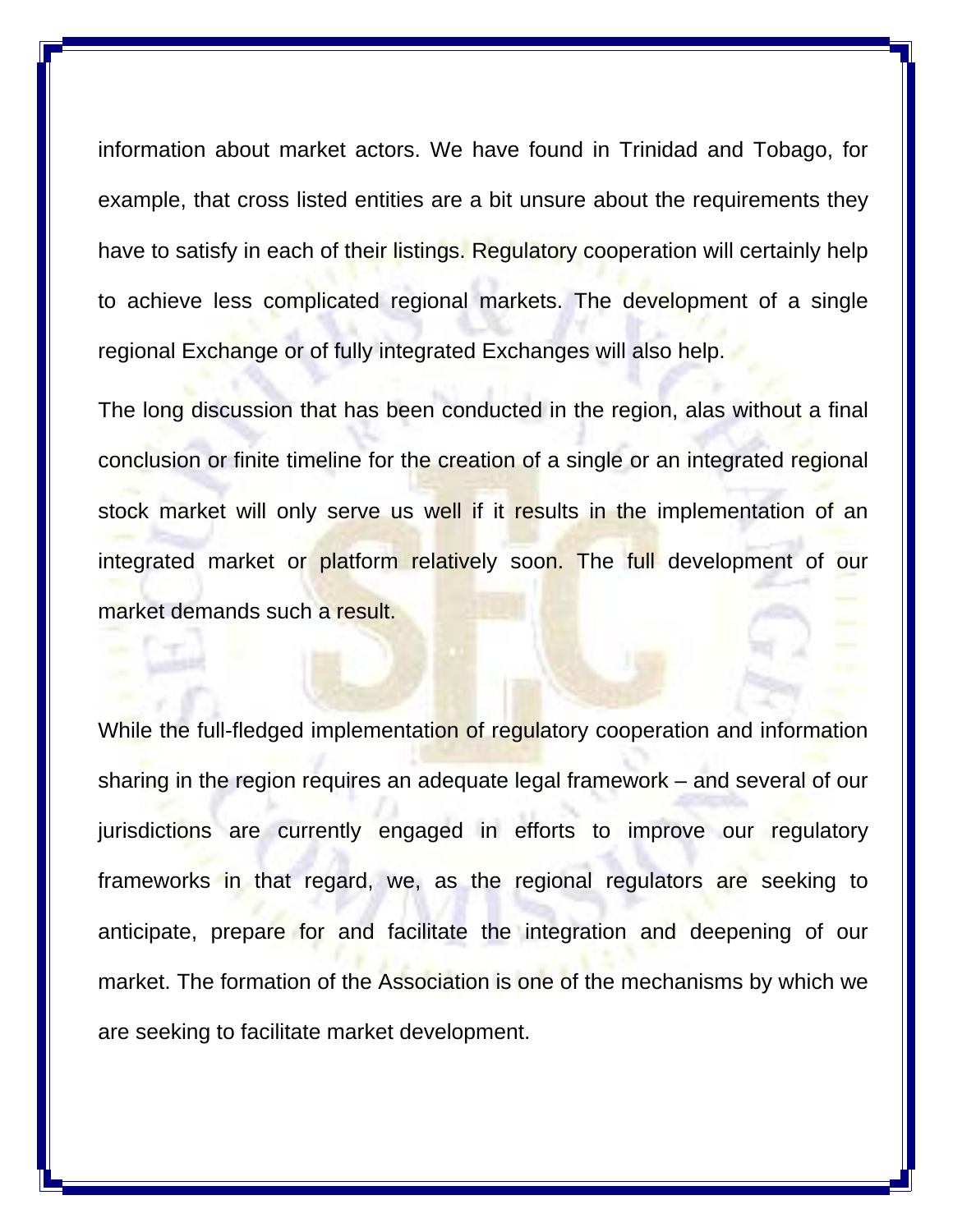Our role as regulators, is to establish standards for the disclosure of information and for market behaviour that issuers and market actors must observe. Together with our responsibility to educate the investing public, these are the key mechanisms for assuring the protection of investors, the efficiency of our markets and the minimisation of risk. While this may seem a relatively simple job, it is not without cost. All market participants seek to minimise these costs, wherever possible, by playing in the areas of differences and lack of clarity that may be presented by the various regulators with whom they have to interact.

The formation of the Association of Caribbean Securities Regulators has been promoted to facilitate cooperation among regional regulators in order to achieve a more simplified, integrated and efficient supervised market. T is therefore a forum through which we can accelerate our efforts to harmonise our standards for disclosure, governance and reporting by market participants. The achievement of such cooperation and harmonisation will certainly facilitate the development, widening and deepening of integrated regional securities markets and help to foster the coming into fruition of the CSME and its attendant benefits. As regional regulators we have however determined that it is not sufficient to speak among ourselves, but that we should extend the